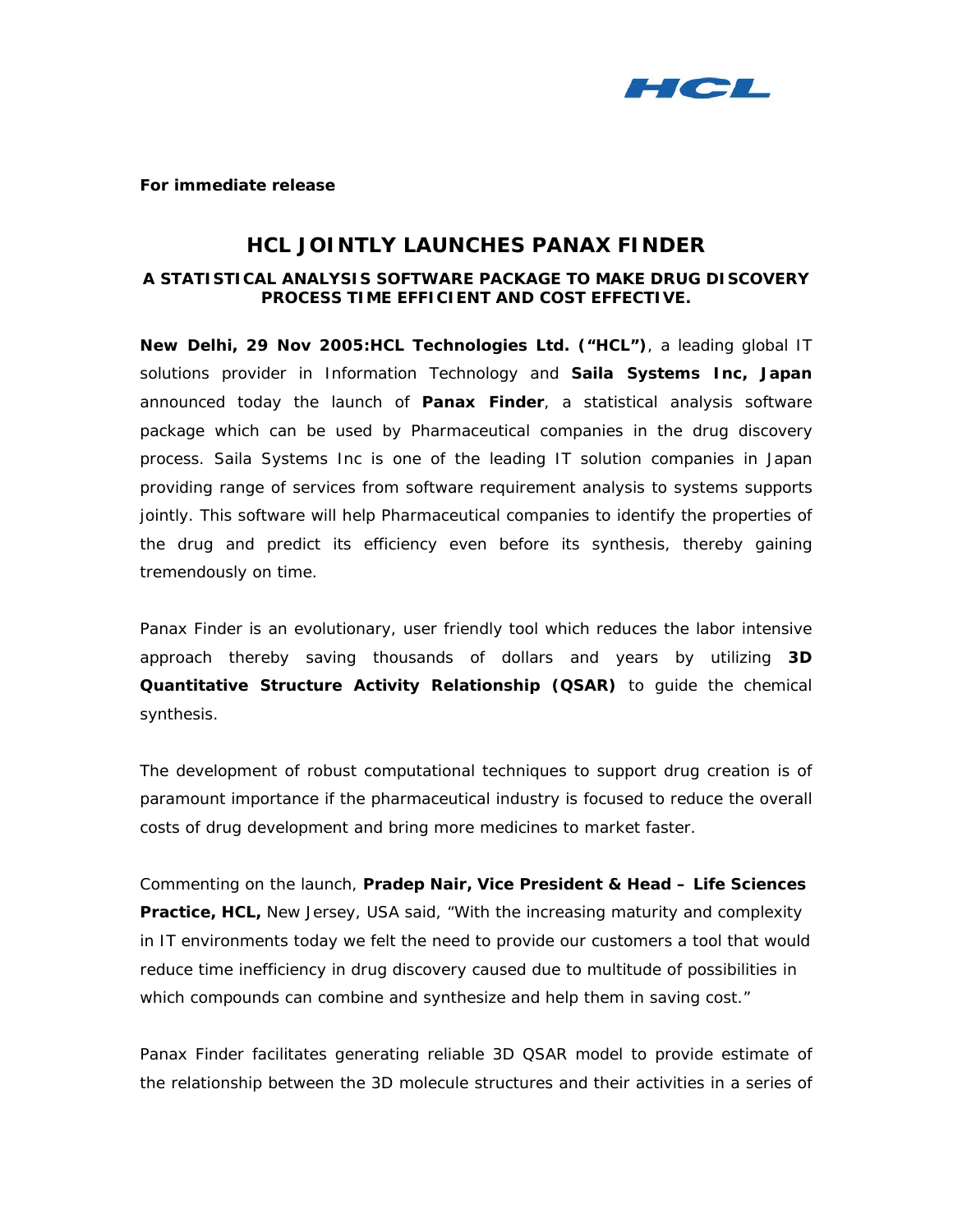

drugs by adopting the efficient Voronoi polyhedral decomposition algorithm and Support Vector Machines (SVM). The results obtained by SVM have high accuracy in many applications and Panax Finder is the first product to apply this method for 3DQSAR.

#### **About HCL Technologies**

HCL Technologies is one of India's leading global IT Services Company, providing software- led IT solutions, BPO and Remote Infrastructure Management services. Making a foray into the services domain in 1997-98, HCL Technologies focuses on technology and R&D outsourcing, working with clients in areas at the core of their business. The company leverages an extensive offshore infrastructure and its global network of 26 offices in 15 countries to deliver solutions across select verticals including Banking, Insurance, Retail & Consumer, Aerospace, Automotive, Semiconductors, Telecom and Life Sciences. For the twelve month period ended 30th September 2005, HCL Technologies along with its subsidiaries had revenues of US \$ 814 million (Rs.3,584cr) and employed 26,285 professionals. For more information, please visit [www.hcltech.com](http://www.hcltech.com/)

### **About HCL Enterprise**

HCL Enterprise is a leading Global Technology and IT enterprise with annual revenues of US \$2.7 billion (Rs.12,000 cr). The HCL Enterprise comprises two companies listed in India - HCL Technologies & HCL Infosystems. The 3-decade-old enterprise, founded in 1976, is one of India's original IT garage start-ups. Its range of offerings span Product Engineering, Technology and Application Services, BPO, Infrastructure Services, IT Hardware, Systems Integration, and distribution of technology and telecom products. The HCL team comprises 30,000 professionals of diverse nationalities, who operate from 15 countries including 300 points of presence in India. HCL has global partnerships with several leading Fortune 1000 firms, including leading IT and Technology firms. For more information please visit [www.hcl.in](http://www.hcl.in/) 

*Other product or service names mentioned herein are the trademarks of their respective owners* 

#### *Forward Looking Statements*

*Certain statements in this release are forward-looking statements, which involve a number of risks, and*  uncertainties that could cause actual results to differ materially from those in such forward-looking *statements. The risks and uncertainties relating to these statements include, but are not limited to, risks and uncertainties regarding fluctuations in earnings, our ability to manage growth, intense competition in IT services including those factors which may affect our cost advantage, wage increases in India, our ability to attract and retain highly skilled professionals, time and cost overruns on fixed-price, fixed-time frame contracts, client concentration, restrictions on immigration, our ability to manage our international operations, reduced demand for technology in our key focus areas, disruptions in telecommunication*